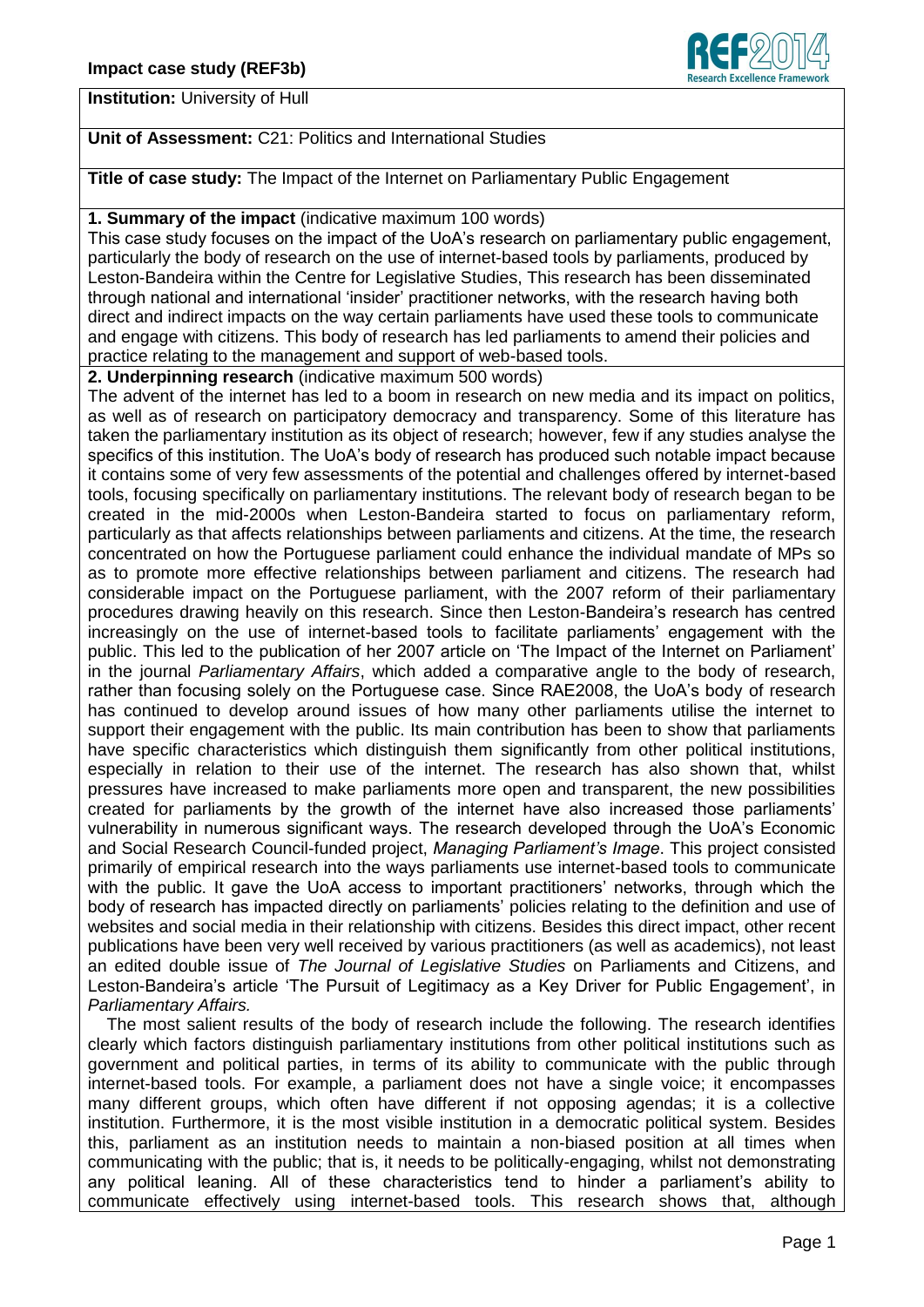

parliaments are often the most visible of our political institutions, they are also the ones for whom it is most difficult to engage in effective communication with the public. Furthermore, parliaments are complex and relatively stagnant institutions; this creates difficulties when it comes to utilising internet-based tools, as technology tends to change quickly. Moreover, this body of research highlights the importance of systemic variables such as electoral system or democratic development in determining the opportunities internet-based tools create for parliaments; in short, it shows that off-line variables are key to the effectiveness of these tools.

**3. References to the research** (indicative maximum of six references)

The following constituting the most relevant elements of body of research to date:

- *Parliaments and Citizens* (Editor), London, Routledge, 2013 (originally published as a double special issue for *The Journal of Legislative Studies*, vol.18, 3/4, 2012).
- 'The Pursuit of Legitimacy as a Key Driver for Public Engagement: the case of the European Parliament', *Parliamentary Affairs*, 2012 - doi: 10.1093/pa/gss050.
- 'Towards a Trustee Model? Parliamentary Representation in the Internet Era: The Portuguese Case' *Parliamentary Affairs*, vol. 65, 2, 2012, pp. 425-47.
- 'Parliamentary Functions Portrayed on European Parliaments' Websites', *Revista de Sociologia e Política*, vol. 17, 34, 2009, pp. 13-27.
- *Parliaments in the Digital Age*, (edited with S. Ward), Oxford Internet Institute (OII) Forum Discussion Paper No.13, Oxford, OII, 2008.
- 'The Impact of the Internet on Parliaments: a Legislative Studies Framework', *Parliamentary Affairs*, vol. 60, 4, 2007, pp. 655-674.

**4. Details of the impact** (indicative maximum 750 words)

The impact of this body of research falls within the general area of parliamentary public engagement, and specifically the ways parliaments utilise internet-based tools to communicate and engage with the public. The impact has been two-fold: 1. It has raised awareness of the contextual variables of each parliament that have significant relevance to their use internet-based tools; and 2. It has helped to develop and disseminate an understanding of how the internet can be used to communicate and engage citizens most effectively, whilst accepting the challenges this creates for parliaments. In a context where parliaments have been criticised heavily for being needlessly distant from citizens, and often identified as key causes of political disengagement, the significance of this research is particularly great. It provides a framework through which to better understand the role played by parliaments, as well as the tools available to address this issue. This impact has been both direct, through advice and evidence given, and indirect through publications, and spans several countries thereby having considerable reach. Institutionally, the impact grew out of a 2007 British Academy and ESRC-funded workshop Leston-Bandeira co-coordinated with the Oxford Internet Institute. One of the primary aims of this event was to bring together the academic and the practitioner communities, and included the participation of parliamentary officials from six parliaments. This was the first occasion on which there had been discussions between academics and parliamentary officials regarding the latter's practice in this area. It led to the publication online of *Parliaments in the Digital Age*, which identified some of the challenges facing parliaments in the utilisation of internet-based tools. The body of research of which this publication was a part became even more visible to the practitioner community during the months of preparation for the Second World e-Parliament Conference, Brussels, November 2008. Leston-Bandeira was invited to represent the academic community at this key practitioners' gathering, and to present the findings of the UoA's research into parliamentary use of the internet. The 2008 World e-Parliament expanded those contacts, not least by building a closer rapport with practitioners in the Brazilian Chamber of Deputies, something that has grown significantly since that conference. Hence, the Coordinator of the Brazilian Parliament's e-Democracia Program describes the body of research's impact as 'fundamental to the formulation and implementation of the e-Democracia website' (see section 5, below) This tool is recognised by practitioners and academics across the world as the most complex and effective participative tool developed by a parliament. The close collaboration with this parliament has led more recently to Leston-Bandeira being invited to deliver a guest lecture and lead a number of meetings with Chamber staff on participation, parliaments and citizens, with a strong focus on the internet's role.

 At the time of the 2008 World e-Parliament Conference, the *Guidelines on Parliamentary Websites*, issued by the Inter-Parliamentary Union, were under review. Having presented aspects of the body of research at a session dedicated to this exercise, the coordinators asked Leston-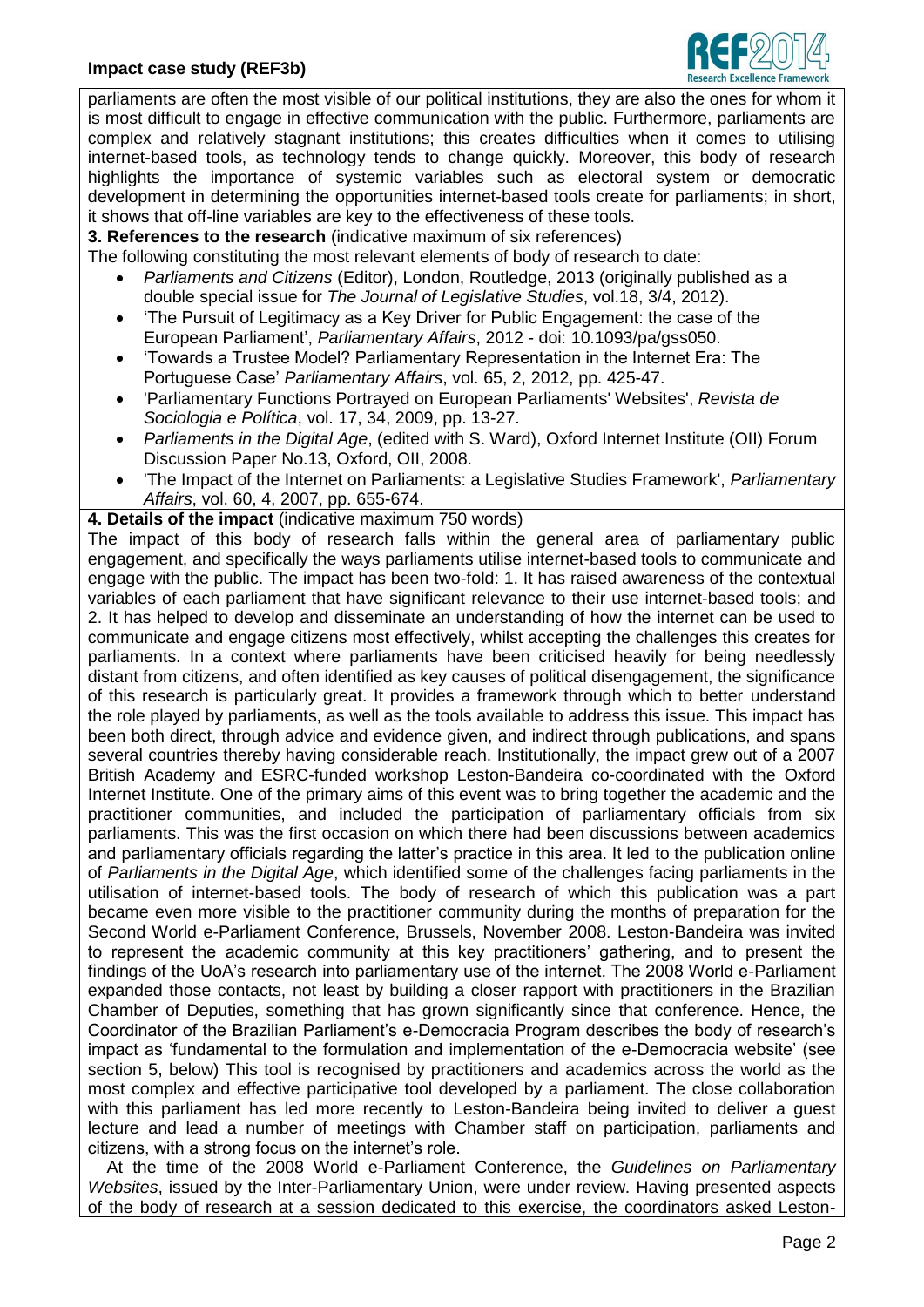

Bandeira to submit evidence to this review. The recognition of the value of the UoA's research on parliamentary use of the internet led to further involvement with the review network, which resulted in turn in an invitation to give a keynote lecture on parliamentary websites at the Fourth World e-Parliament Conference, Johannesburg, South Africa, October 2010. The conference was attended by over 400 representatives from more than 80 different countries. This presentation was very important in cementing contacts with parliamentary officials from a wide range of countries both in Europe and beyond. The presentation focused on her research into the challenges that websites present to parliaments, and how to best overcome these challenges. The lecture and research was commended as one of the best presentations in the conference and led many parliamentary officials, including the Speaker of the Lesotho parliament, to contact her to discuss their own cases.

 As a direct consequence of this presentation, two specific parliaments (Israeli and Belgian) contacted Leston-Bandeira regarding their policies on new media. At the time, the Israeli parliament was undertaking a comprehensive review of its website and associated new media tools. As part of this exercise, the Knesset wished to apply to its own case the insights gained from the UoA's research. Together with the main leading members of his ICT team, the Director General of the Knesset travelled to Hull for an extensive meeting with Leston-Bandeira to discuss their policies. These discussions continued by email, and had direct impact not merely on the renewal of the Knesset website, but also on their decisions regarding both the use of social media and the processes underpinning the management of these tools. In particular, it led directly to the Knesset's current focus on the idea of communicating politics issues in non-partisan ways to the public, rather than merely 'informing' the public. This approach is evident not merely in their new website and social media, but also in the re-organisation of their services. This team from the Israeli parliament showcased their changes at the recent Fifth World e-Parliament Conference in Rome, September 2012, with Leston-Bandeira in attendance. This impact is acknowledged in a letter from the Director General (cited below, in section 5): for example, 'I am confident that, like other parliaments around the world, the products of your invaluable academic work will continue to have either a direct or an indirect impact on our activities here at the Knesset.'

 Similarly, the Belgian parliament examined social media with a view to deciding whether or not to develop its use, and if so, in what way. Leston-Bandeira had several face-to-face and email discussions with the leaders of Belgian parliament's ICT team, regarding the UoA's research. In May 2011, as hosts of a workshop on *Parliaments and the Net* for the European Centre for Parliamentary Research and Documentation (the main network for parliamentary officials in Europe), the Belgian parliament asked Leston-Bandeira to present the conclusions of the body of research as the keynote Guest Opening Talk on 'Parliament and Public Engagement'. Leston-Bandeira was the only academic allowed to participate in this conference, which was attended by over 80 parliamentary officials from 16 European countries. Besides extending the research's impact to the Dutch, Finnish and French parliaments among others, this conference also reinforced of the UoA's contacts with the UK Houses of Parliament. This impacted on the way they started to use social media to engage with the public, not least through the creation of the Parliamentary tweeter account, and, quoting the adviser to the IT Department of the Belgium Parliament (see section 5), 'the decision *not* to take part in any other social media activities'.

 The Special Projects Manager for the UK Parliament's Outreach Service describes the UoA's research as 'an absolutely vital foundation for me to develop our programme', a view reinforced by numerous reports and select committee proceedings of the UK Parliament (see section 5 below). This impact stems from a number of activities:

- In July 2011 Leston-Bandeira submitted written evidence to the Administration Committee on their enquiry into the planned new Visitors Centre, identifying practice in other parliaments in the area of parliamentary engagement; In 2012, she was invited to be the only academic in a practitioners panel on public engagement at the Study of Parliament Group, to talk about the implications of her research for the specific constraints that shape parliaments' public engagement; In 2012 she drew on the research when submitting invited written evidence to the Liaison Committee for their enquiry into Select Committee Powers and Effectiveness;
- In March 2012, she was invited as one out of three academics to a private meeting between the Backbench Business Committee and the Hansard Society to discuss the new e-petitions system. This meeting, and particularly the advice drawn from the research